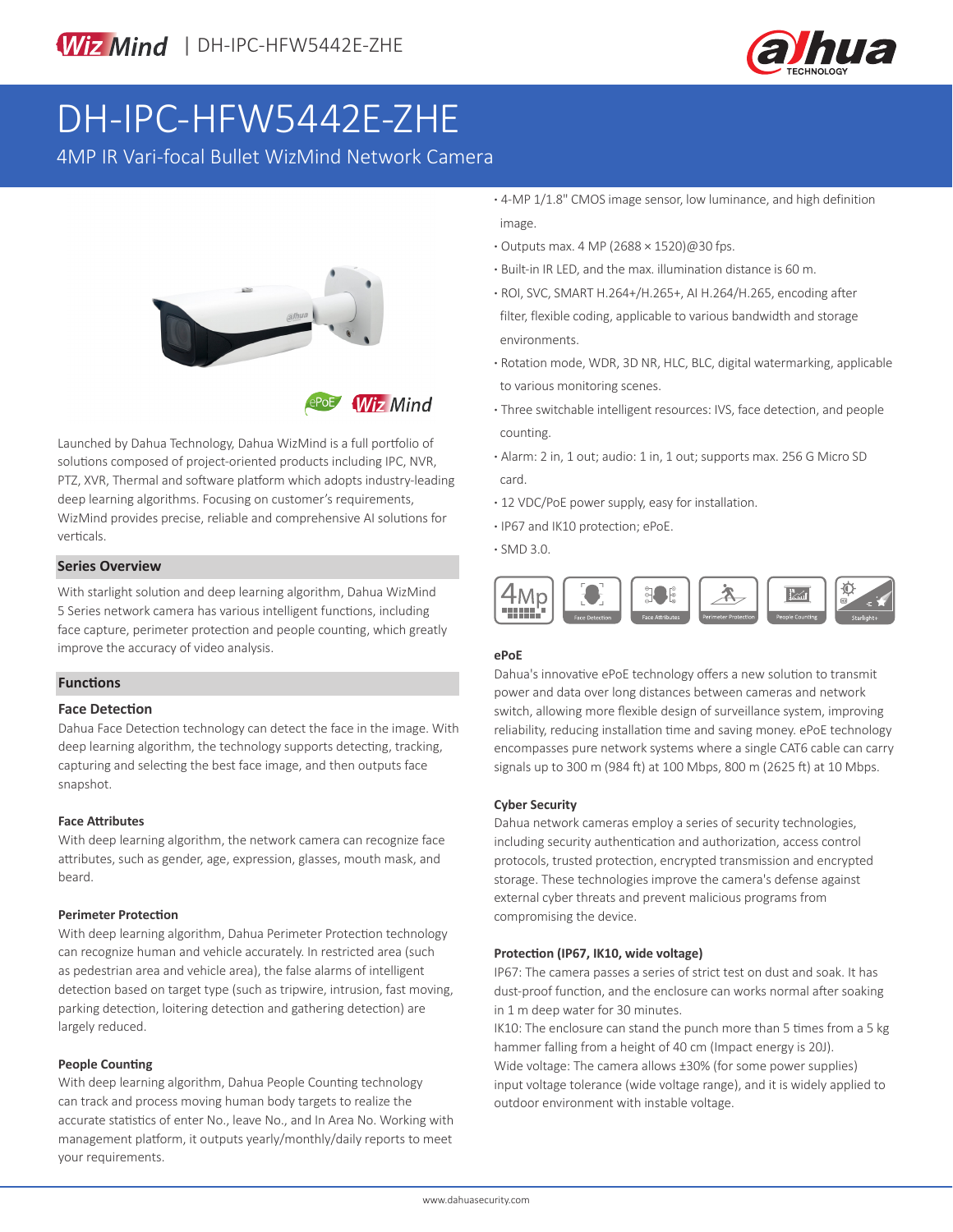## Wiz Mind | DH-IPC-HFW5442E-ZHE

### **Technical Specification**

| Camera                          |      |                                                                                           |                       |                      |                                 |
|---------------------------------|------|-------------------------------------------------------------------------------------------|-----------------------|----------------------|---------------------------------|
| Image Sensor                    |      | 1/1.8" CMOS                                                                               |                       |                      |                                 |
| Max. Resolution                 |      | 2688 (H) × 1520 (V)                                                                       |                       |                      |                                 |
| <b>ROM</b>                      |      | <b>128 MB</b>                                                                             |                       |                      |                                 |
| <b>RAM</b>                      |      | 1GB                                                                                       |                       |                      |                                 |
| <b>Scanning System</b>          |      | Progressive                                                                               |                       |                      |                                 |
| <b>Electronic Shutter Speed</b> |      | Auto/Manual 1/3 s-1/100,000 s                                                             |                       |                      |                                 |
| Min. Illumination               |      | 0.003 lux@F1.8 (Color, 30 IRE)<br>0.0003 lux@F1.8 (B/W, 30 IRE)<br>0 lux (Illuminator on) |                       |                      |                                 |
| S/N Ratio                       |      | $>56$ dB                                                                                  |                       |                      |                                 |
| <b>Illumination Distance</b>    |      | 60 m (196.85 ft) (IR)                                                                     |                       |                      |                                 |
| Illuminator On/Off Control      |      | Auto                                                                                      |                       |                      |                                 |
| <b>Illuminator Number</b>       |      | 4 (IR LED)                                                                                |                       |                      |                                 |
| Pan/Tilt/Rotation Range         |      | Pan: 0°-360°<br>Tilt: $0^\circ - 90^\circ$<br>Rotation: 0°-360°                           |                       |                      |                                 |
| Lens                            |      |                                                                                           |                       |                      |                                 |
| Lens Type                       |      | Motorized vari-focal                                                                      |                       |                      |                                 |
| Lens Mount                      |      | $\phi$ 14                                                                                 |                       |                      |                                 |
| Focal Length                    |      | $2.7$ mm $-12$ mm                                                                         |                       |                      |                                 |
| Max. Aperture                   |      | F1.8                                                                                      |                       |                      |                                 |
| Field of View                   |      | Horizontal: 114°-47°<br>Vertical: 62°-26°<br>Diagonal: 136°-54°                           |                       |                      |                                 |
| <b>Iris Control</b>             |      | Auto                                                                                      |                       |                      |                                 |
| <b>Close Focus Distance</b>     |      | 1.2 m (3.94 ft)                                                                           |                       |                      |                                 |
| <b>DORI</b><br><b>Distance</b>  | Lens | Detect                                                                                    | Observe               | Recognize            | Identify                        |
|                                 | W    | 57.5 m<br>(188.65 ft)                                                                     | 23.0 m<br>(75.46 ft)  | 11.5 m<br>(37.73 ft) | 5.7 <sub>m</sub><br>(18.70 ft)  |
|                                 | Τ    | 130.7 m<br>(428.81 ft)                                                                    | 52.3 m<br>(171.59 ft) | 26.1 m<br>(85.63 ft) | 13.1 <sub>m</sub><br>(42.98 ft) |
|                                 |      |                                                                                           |                       |                      |                                 |

#### Smart Event

| <b>IVS</b>                 | Abandoned object; missing object                                                                                                                                                                     |  |  |  |
|----------------------------|------------------------------------------------------------------------------------------------------------------------------------------------------------------------------------------------------|--|--|--|
| Heat Map                   | Yes                                                                                                                                                                                                  |  |  |  |
| Professional, intelligent  |                                                                                                                                                                                                      |  |  |  |
| IVS (Perimeter Protection) | Intrusion, tripwire, fast moving (the three functions<br>support the classification and accurate detection<br>of vehicle and human); loitering detection, people<br>gathering, and parking detection |  |  |  |
| SMD 3.0                    | Less false alarm, longer detection distance                                                                                                                                                          |  |  |  |

Face Detection Face detection; track; snapshot; snapshot optimization; optimal face snapshot upload; face enhancement; face exposure; face attributes extraction including 6 attributes (gender, age, glasses, expressions, mask, and beard) and 8 expressions (angry, sad, disgusted, scared, surprised, calm, happy, confused); face snapshot set as face or one-inch photo; snapshot strategies (real-time snapshot, quality priority and optimization snapshot); face angle filter; optimization time setting

| <b>People Counting</b>         | Tripwire people counting and people counting in area;<br>generating and exporting report (day/month/year);<br>queue management; 4 rules can be set for tripwire,<br>people counting in area and queue management                                                                                                                                                                                                                                                                                     |  |  |
|--------------------------------|------------------------------------------------------------------------------------------------------------------------------------------------------------------------------------------------------------------------------------------------------------------------------------------------------------------------------------------------------------------------------------------------------------------------------------------------------------------------------------------------------|--|--|
| Smart Search                   | Work together with Smart NVR to perform refine<br>intelligent search, event extraction and merging to event<br>videos                                                                                                                                                                                                                                                                                                                                                                                |  |  |
| Video                          |                                                                                                                                                                                                                                                                                                                                                                                                                                                                                                      |  |  |
| Video Compression              | H.265; H.264; H.264H; H.264B; MJPEG (Only supported<br>by the sub stream)                                                                                                                                                                                                                                                                                                                                                                                                                            |  |  |
| <b>Smart Codec</b>             | Smart H.265+; Smart H.264+                                                                                                                                                                                                                                                                                                                                                                                                                                                                           |  |  |
| AI Coding                      | AI H.265; AI H.264                                                                                                                                                                                                                                                                                                                                                                                                                                                                                   |  |  |
| Video Frame Rate               | Main stream: 2688 × 1520@(1 fps-25/30 fps)<br>Sub stream: $D1@(1$ fps-50/60 fps)<br>Third stream: 1080p@(1 fps-50/60 fps)<br>*The values above are the max. frame rates of each<br>stream; for multiple streams, the values will be subjected<br>to the total encoding capacity.                                                                                                                                                                                                                     |  |  |
| Stream Capability              | 3 streams                                                                                                                                                                                                                                                                                                                                                                                                                                                                                            |  |  |
| Resolution                     | 2688 × 1520; 2304 × 1296; 1080p (1920 × 1080); 1.3M<br>(1280 × 960); 720p (1280 × 720); D1 (704 × 576/704 ×<br>480); VGA (640 × 480); CIF (352 × 288/352 × 240)                                                                                                                                                                                                                                                                                                                                      |  |  |
| <b>Bit Rate Control</b>        | CBR/VBR                                                                                                                                                                                                                                                                                                                                                                                                                                                                                              |  |  |
| Video Bit Rate                 | H.264: 32 kbps-8192 kbps<br>H.265: 32 kbps-8192 kbps                                                                                                                                                                                                                                                                                                                                                                                                                                                 |  |  |
| Day/Night                      | Auto(ICR)/Color/B/W                                                                                                                                                                                                                                                                                                                                                                                                                                                                                  |  |  |
| BLC                            | Yes                                                                                                                                                                                                                                                                                                                                                                                                                                                                                                  |  |  |
| HLC                            | Yes                                                                                                                                                                                                                                                                                                                                                                                                                                                                                                  |  |  |
| WDR                            | 140 dB                                                                                                                                                                                                                                                                                                                                                                                                                                                                                               |  |  |
| Scene Self-adaptation<br>(SSA) | Yes                                                                                                                                                                                                                                                                                                                                                                                                                                                                                                  |  |  |
| White Balance                  | Auto; natural; street lamp; outdoor; manual; regional<br>custom                                                                                                                                                                                                                                                                                                                                                                                                                                      |  |  |
| Gain Control                   | Auto; manual                                                                                                                                                                                                                                                                                                                                                                                                                                                                                         |  |  |
| Noise Reduction                | 3D NR                                                                                                                                                                                                                                                                                                                                                                                                                                                                                                |  |  |
| <b>Motion Detection</b>        | OFF/ON (4 areas, rectangular)                                                                                                                                                                                                                                                                                                                                                                                                                                                                        |  |  |
| Region of Interest (RoI)       | Yes (4 areas)                                                                                                                                                                                                                                                                                                                                                                                                                                                                                        |  |  |
| Image Stabilization            | Electronic Image Stabilization (EIS)                                                                                                                                                                                                                                                                                                                                                                                                                                                                 |  |  |
| Smart Illumination             | Yes                                                                                                                                                                                                                                                                                                                                                                                                                                                                                                  |  |  |
| Defog                          | Yes                                                                                                                                                                                                                                                                                                                                                                                                                                                                                                  |  |  |
| <b>Image Rotation</b>          | 0°/90°/180°/270°                                                                                                                                                                                                                                                                                                                                                                                                                                                                                     |  |  |
| Mirror                         | Yes                                                                                                                                                                                                                                                                                                                                                                                                                                                                                                  |  |  |
| <b>Privacy Masking</b>         | 8 areas                                                                                                                                                                                                                                                                                                                                                                                                                                                                                              |  |  |
| Audio                          |                                                                                                                                                                                                                                                                                                                                                                                                                                                                                                      |  |  |
| Audio Compression              | PCM; G.711a; G.711Mu; G.726; G.723                                                                                                                                                                                                                                                                                                                                                                                                                                                                   |  |  |
| Alarm                          |                                                                                                                                                                                                                                                                                                                                                                                                                                                                                                      |  |  |
| Alarm Event                    | No SD card; SD card full; SD card error; network<br>disconnection; IP conflict; illegal access; motion<br>detection; video tampering; defocus detection; tripwire;<br>intrusion; fast moving; abandoned object; missing<br>object; loitering detection; people gathering; parking<br>detection; scene changing; input error; voltage detection;<br>face detection; people counting in area; stay detection;<br>people counting; people number error detection; queue<br>management; intensity change |  |  |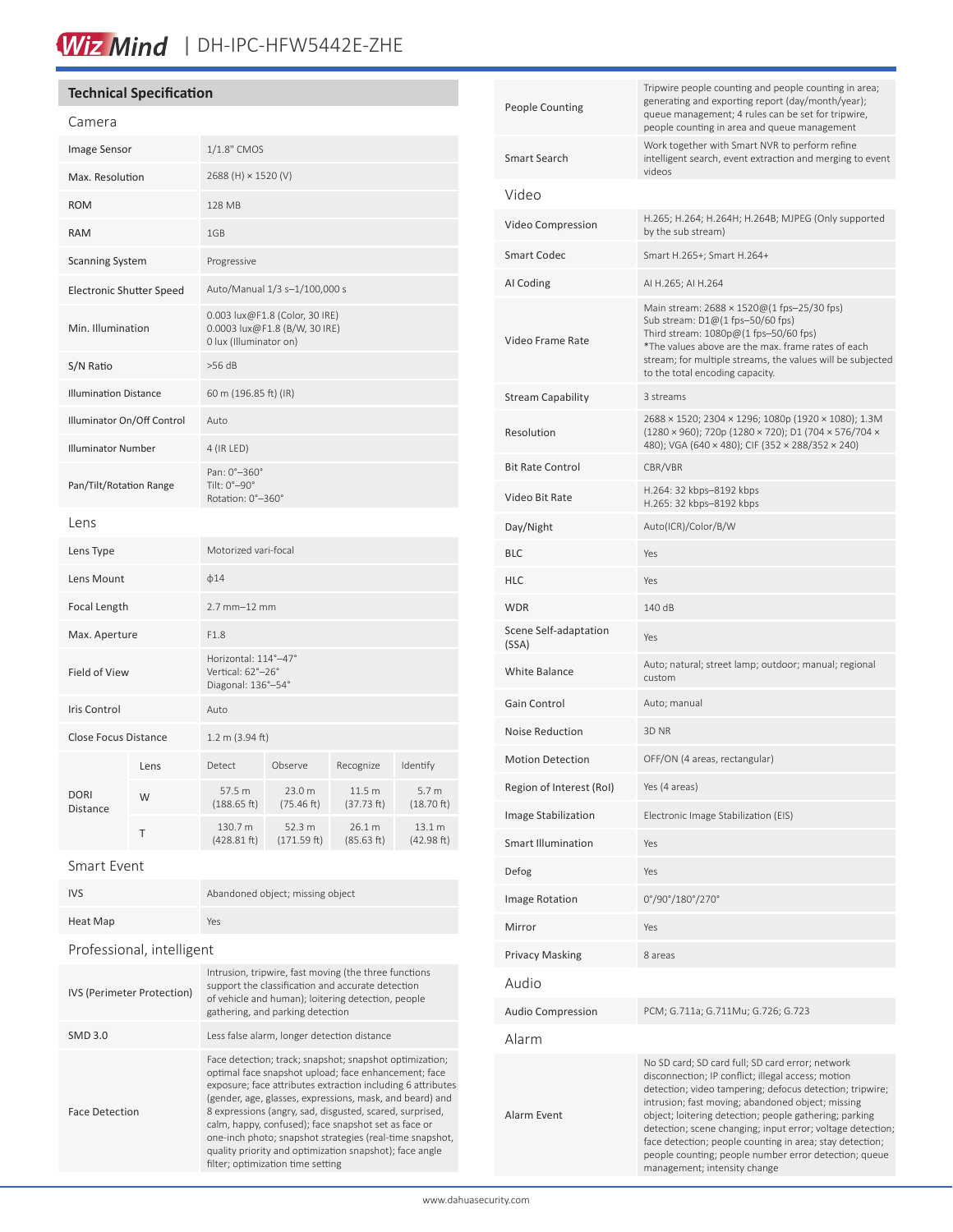### Wiz Mind | DH-IPC-HFW5442E-ZHE

#### Network

| Network Port                 | RJ-45 (10/100 Enhancement Base-T)                                                                                                                                                                                                                                     |  |  |
|------------------------------|-----------------------------------------------------------------------------------------------------------------------------------------------------------------------------------------------------------------------------------------------------------------------|--|--|
| SDK and API                  | Yes                                                                                                                                                                                                                                                                   |  |  |
| <b>Cyber Security</b>        | Video encryption; firmware encryption; configuration<br>encryption; Digest; WSSE; account lockout; security logs;<br>IP/MAC filtering; generation and importing of X.509<br>certification; syslog; HTTPS; 802.1x; trusted boot; trusted<br>execution; trusted upgrade |  |  |
| Network Protocol             | IPv4; IPv6; HTTP; TCP; UDP; ARP; RTP; RTSP; RTCP; RTMP;<br>SMTP; FTP; SFTP; DHCP; DNS; DDNS; QoS; UPnP; NTP;<br>Multicast; ICMP; IGMP; NFS; SAMBA; PPPoE; SNMP;<br>Bonjour                                                                                            |  |  |
| Interoperability             | ONVIF (Profile S/Profile G/Profile T); CGI; P2P; Milestone                                                                                                                                                                                                            |  |  |
| User/Host                    | 20 (Total bandwidth: 88 M)                                                                                                                                                                                                                                            |  |  |
| Storage                      | FTP; SFTP; Micro SD card (support max. 256 GB); NAS                                                                                                                                                                                                                   |  |  |
| <b>Browser</b>               | IE: IE8 and later<br>Chrome<br>Firefox                                                                                                                                                                                                                                |  |  |
| Management Software          | Smart PSS, DSS, DMSS                                                                                                                                                                                                                                                  |  |  |
| Mobile Client                | iOS; Android                                                                                                                                                                                                                                                          |  |  |
| Certification                |                                                                                                                                                                                                                                                                       |  |  |
| Certifications               | CE-LVD: EN 62368-1<br>CE-EMC: Electromagnetic Compatibility Directive<br>2014/30/EU<br>FCC: 47 CFR FCC Part 15, Subpart B<br>UL/CUL: UL60950-1 CAN/CSA C22.2 No.60950-1-07                                                                                            |  |  |
| Port                         |                                                                                                                                                                                                                                                                       |  |  |
| Audio Input                  | 1 channel (RCA port)                                                                                                                                                                                                                                                  |  |  |
| <b>Audio Output</b>          | 1 channel (RCA port)                                                                                                                                                                                                                                                  |  |  |
| Alarm Input                  | 2 channels in: 5 mA 3-5 VDC                                                                                                                                                                                                                                           |  |  |
| Alarm Output                 | 1 channel out: 300 mA 12 VDC                                                                                                                                                                                                                                          |  |  |
| Power                        |                                                                                                                                                                                                                                                                       |  |  |
| Power Supply                 | 12 VDC (±30%); PoE+ (802.3at); ePoE                                                                                                                                                                                                                                   |  |  |
| Power Consumption            | Basic: 3 W (12 VDC); 3.7 W (PoE)<br>Max. (max. stream + IR LED + focus): 12.1 W (12 VDC);<br>15.2 W (PoE)<br>Heat: 10.3 W (12 VDC); 12.5 W (PoE)                                                                                                                      |  |  |
| Environment                  |                                                                                                                                                                                                                                                                       |  |  |
| <b>Operating Temperature</b> | -40 °C to +60 °C (-40 °F to +140 °F)                                                                                                                                                                                                                                  |  |  |
| <b>Operating Humidity</b>    | ≤95%                                                                                                                                                                                                                                                                  |  |  |
| Storage Temperature          | $-40$ °C to +60 °C (-40 °F to +140 °F)                                                                                                                                                                                                                                |  |  |
| Protection                   | IP67; IK10                                                                                                                                                                                                                                                            |  |  |
| Structure                    |                                                                                                                                                                                                                                                                       |  |  |
| Casing                       | Metal + plastic                                                                                                                                                                                                                                                       |  |  |
| <b>Product Dimensions</b>    | 273.2 mm × 95 mm × 95 mm (10.76" × 3.74" × 3.74") (L<br>$\times$ W $\times$ H)                                                                                                                                                                                        |  |  |
| Net Weight                   | 1110 g (2.45 lb)                                                                                                                                                                                                                                                      |  |  |
| <b>Gross Weight</b>          | 1510 g (3.33 lb)                                                                                                                                                                                                                                                      |  |  |

| <b>Ordering Information</b> |                      |                                                         |  |  |  |
|-----------------------------|----------------------|---------------------------------------------------------|--|--|--|
| <b>Type</b>                 | Model                | Description                                             |  |  |  |
| 4MP Camera                  | DH-IPC-HFW5442FP-7HF | 4MP IR Vari-focal Bullet WizMind<br>Network Camera, PAL |  |  |  |
|                             | <b>PFA152-F</b>      | Pole Mount Bracket                                      |  |  |  |
|                             | <b>PFA121</b>        | Junction Box                                            |  |  |  |
| Accessories<br>(optional)   | <b>PFM321D</b>       | 12 VDC 1A Power Adapter                                 |  |  |  |
|                             | LR1002-1ET/1EC       | Single-port Long Reach Ethernet<br>over Coax Extender   |  |  |  |
|                             | PFM900-F             | Integrated Mount Tester                                 |  |  |  |

### **Accessories**

### Optional:



Pole Mount Bracket



PFA121 Junction Box



#### PFM321D 12 VDC 1A Power Adapter



LR1002-1ET/1EC Single-port Long Reach Ethernet over Coax Extender